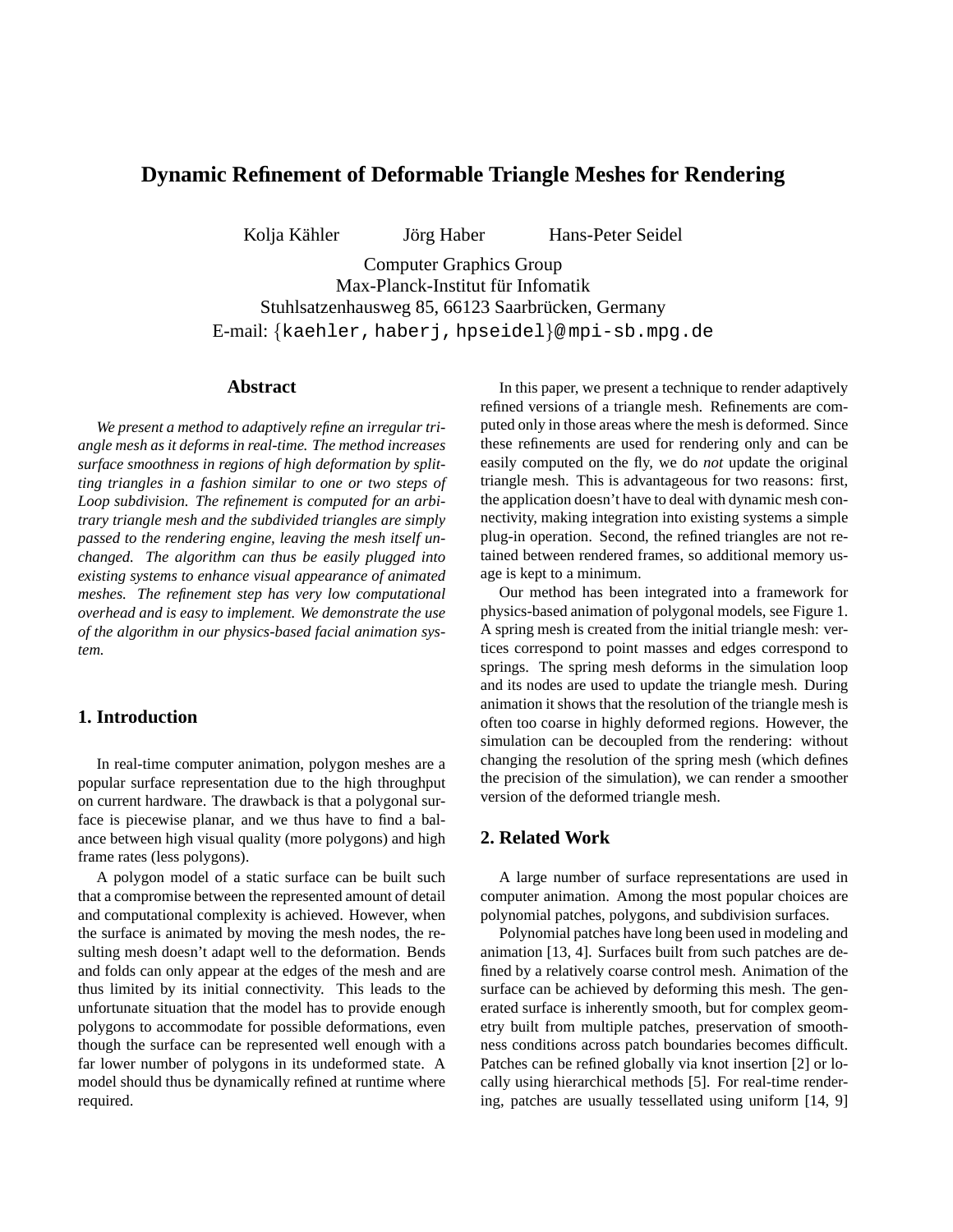

**Figure 1. Overview of our physics-based animation system. Without affecting the internal state of the simulation or the triangle mesh itself, refinements are computed from the deformed mesh and passed to the rendering engine.**

or adaptive schemes [12] to exploit fast polygon rendering hardware. As the surface deforms, the vertices of the tessellation have to be recomputed. For refined surfaces, the computations become more complicated and expensive.

Polygonal models are popular due to their simplicity, flexibility, and the availability of efficient graphics hardware. Adaptive refinement of arbitrary triangles meshes is a recent topic in multi-resolution editing [7, 8]. These methods are very powerful, but the underlying machinery is complex and currently not applicable in real-time environments.

In physics-based animation, spring meshes are typically composed of quadrilaterals or triangles, and the mass points of the spring mesh are identified with the vertices of the rendered surface [10, 18]. Adaptive refinement of such a massspring system is non-trivial [6]. Volino et al. [19] propose an efficient method to smooth polygonal geometry, which is applied to deformations caused by a mass-spring simulation. Their method interpolates interior points of arbitrary polygons, given its vertices and vertex normals. Using a regular subdivision of the initial geometry, smooth surfaces can be generated on the fly for rendering, similar to our approach. The tessellation does not adapt to surface curvature, though. In the context of facial animation, Seo et al. [16] describe the application of level-of-detail techniques, generating not only coarser geometry, but also coarser animation control for far away viewpoints.

Subdivision surfaces [11, 15] bridge the gap between spline patches and polygon meshes in many respects, combining the easy handling of meshes with the well-defined properties of a parametric surface. Defined over an initial quadrilateral or triangle control mesh, an arbitrarily close approximation to a smooth limit surface can be generated by repeatedly refining the mesh using simple rules. The limit surface can either interpolate or approximate the control mesh nodes, depending on the subdivision rules. subdivision surfaces are also suitable for use in computer animation [3]. A very regular mesh of subdivision connectivity is required, which often makes an initial remeshing



**Figure 2. Examples of split configurations. From left to right: One single edge split, three edges split once, two edges split twice.**

step necessary when an irregular mesh is given. In general, the refinement operator is applied uniformly to a subdivision surface. Zorin et al. [21] describe a method ("adaptive synthesis") that selectively computes refined triangles by temporarily creating the needed parent triangles.

# **3. Method Overview**

A generic adaptive refinement algorithm employing some surface curvature criterion can be stated recursively:

```
refine(region r):
c := curvature(r)if (c > threshold)
  subdivide(r, c)
  for all sub-regions s in r
    refine(s)
else
  draw(r)
```
Even if the tail-recursion is flattened by transformation into a loop, two cost factors remain: the curvature has to be evaluated multiple times on the initial region (albeit on smaller and smaller parts), and the changes caused by a subdivision step have to be stored in the geometry before the subregions can be examined (or temporary storage must be allocated per sub-region on each level of recursion.) In our approach, we minimize these costs by evaluating the curvature only once: based on the outcome, we perform up to two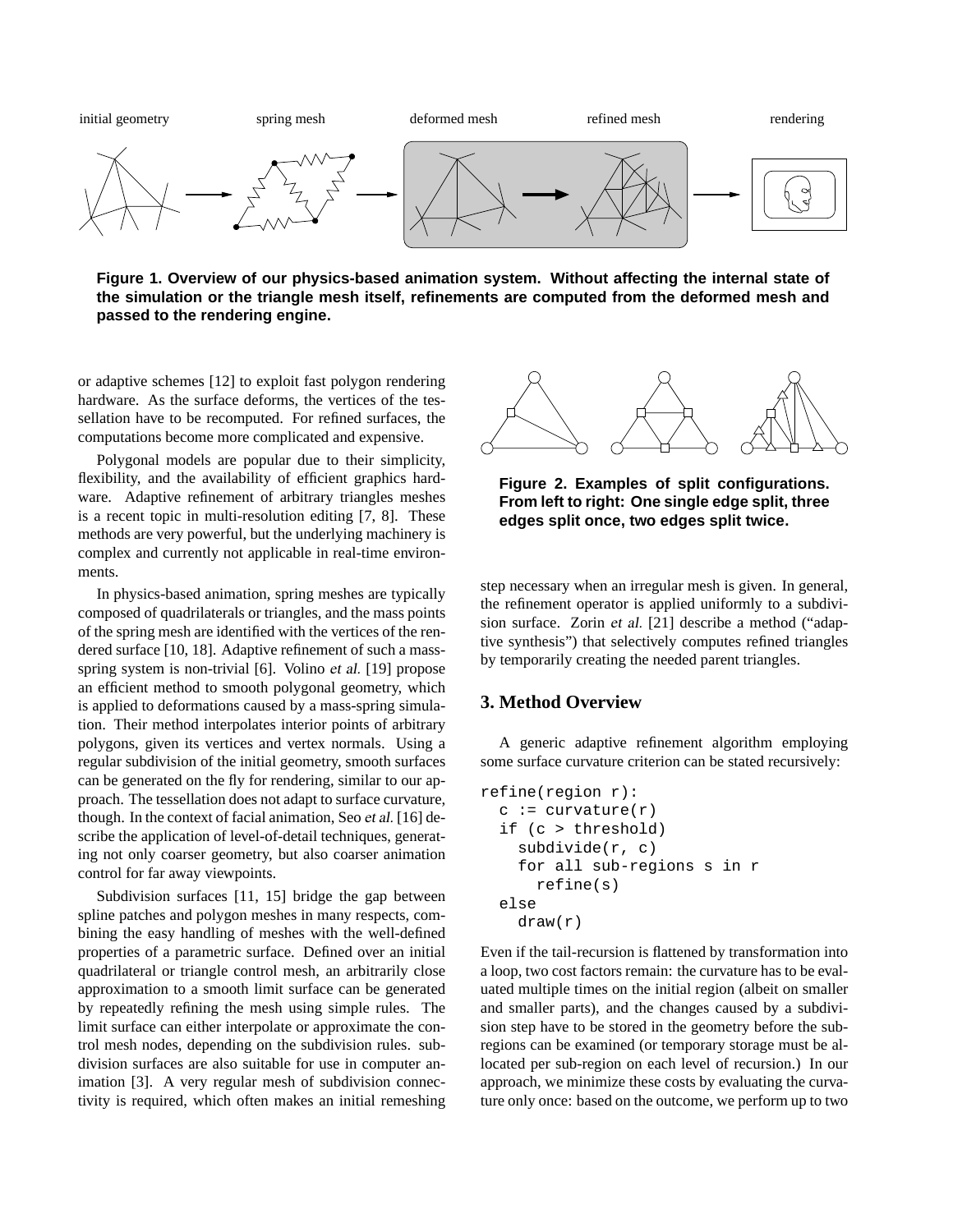

**Figure 3. Left: Computing the position of a first-level split vertex (). Right: Displacing a vertex in the input mesh (**•**). The top row shows the weights for an interior vertex, the bottom row shows the boundary case.**

refinements in one step, thus eliminating the need for storing the altered geometry for further evaluation. It is directly drawn and discarded:

```
refine(region r):
c := curvature(r)if (c > threshold)
  region s = subdivide1 or2(r, c)draw(s)
else
  draw(r)
```
In our implementation, the refinement procedure is applied to the triangle mesh just before rendering, as shown in Figure 1. We make use of a number of adjacency relations that are defined on a triangle mesh, such as circulating through the vertices adjacent to a given vertex, finding the triangles sharing a given edge etc. On this behalf, we use a data structure based on half-edges as described by Campagna et al. [1].

Each edge of the given deformed mesh is examined to decide whether it should be split into two or more parts, causing subdivision of the adjacent triangles. Using the new degrees of freedom provided by the split vertices, we compute a smoother re-triangulation approximating the input mesh. For the smoothing, simple local rules are used that borrow from the subdivision idea. We don't generate any new vertices in the interior of an original triangle, thus avoiding evaluation of new interior edges and keeping the number of possible new triangulations manageable. The retriangulation is efficiently created by a table lookup operation. The resulting triangle set is then rendered instead of the original triangle, unsplit triangles are rendered as usual. Figure 3. Left: Computing the position of a<br>Figure 3. Left: Computing the position of a<br>First-level split vertex (m). Right: Displacing section<br>shows the weights for an interior vertex, the<br>bottom row shows the bundet mea



**Figure 4. Left: Computing the position of a second-level split vertex (**N**) from original mesh vertices ( ) and first-level split vertices (). Right: Displacing a first-level split vertex (). Non-existent first-level vertices (stippled ) are approximated by linear interpolation.**

The computed refinements are not reflected in the input mesh, they are computed dynamically for each frame and discarded after rendering. Thus, undoing refinements is not necessary, and the input mesh remains unaltered. We also do not retain any information about splits between frames.

# **4. The Algorithm**

Our method creates sub-triangles by splitting triangle edges once into two or twice into four parts. We start by iterating over all edges of the input mesh, deciding whether to split them once or twice. Since the splitting of each edge is carried out in one single pass, there is no recursion involved. In a second pass, the re-triangulation of each triangle is obtained from the split configuration along its edges.

#### **4.1. Splitting Criterion**

We assume that the quality of the triangulation of the undeformed mesh is good enough for the intended application. Therefore we only want to split an edge if the curvature of the surrounding mesh region has increased during mesh deformation. As a simple and efficient test, we use the dot product between the vertex normals at both ends of an edge. If this scalar value drops below the value that has been precomputed for the undeformed geometry, there is more "bending" and the edge is marked for splitting once or twice, depending on the difference of the dot products.

This criterion only uses the vertex normals of the existing nodes in the mesh. More complex criteria can be used as well, e.g. measuring discrete curvature on the mesh [17].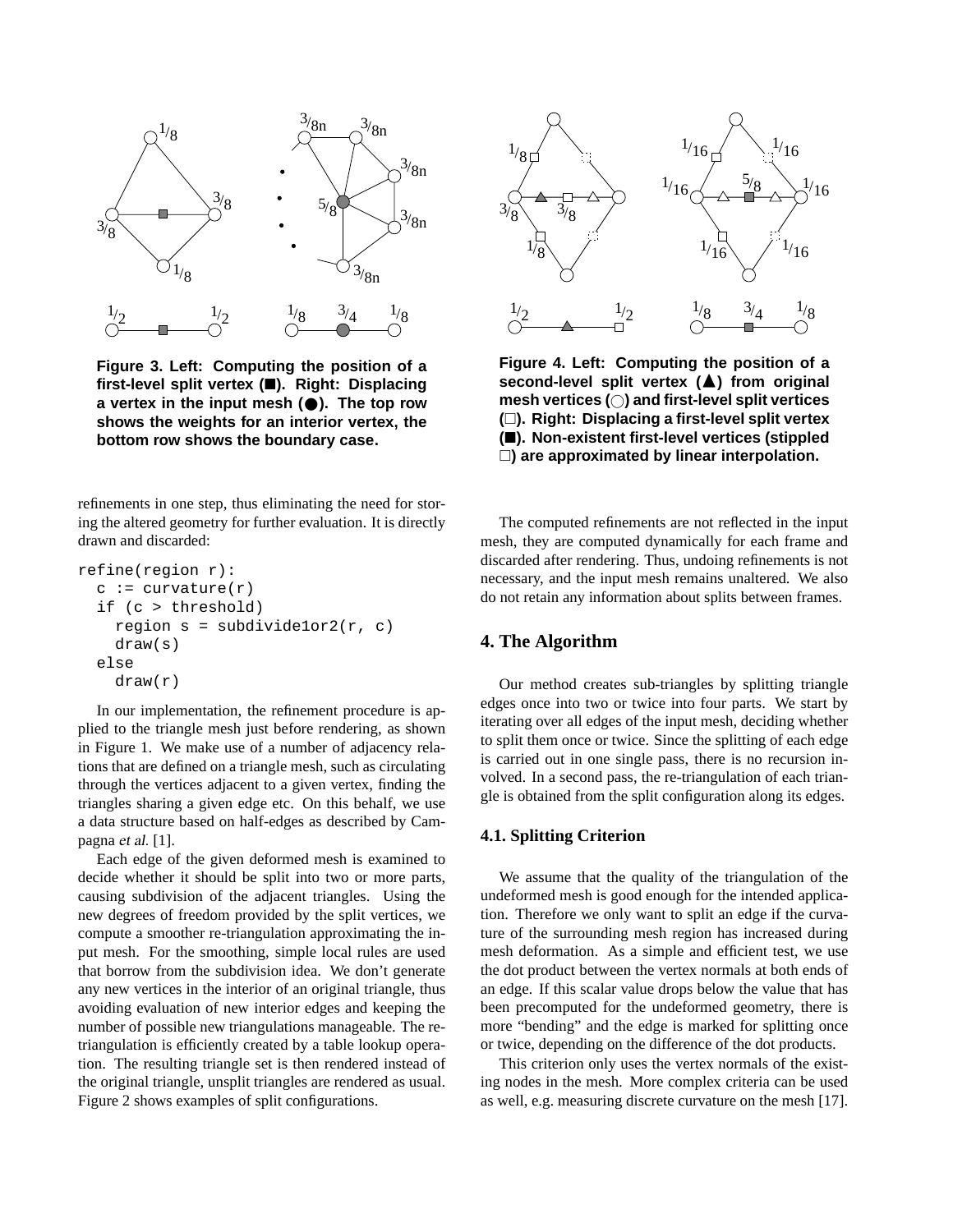

**Figure 5. A triangle is split and re-triangulated using a lookup table.**



**Figure 6. Numbering of original ( ) and split** vertices  $(\square, \triangle)$ , starting at the first vertex of **edge 0 in a triangle.**

The vertex normal dot product has proven to be sensitive to the kind of deformations that occur in our application. Additionally, it has the advantage of extremely low evaluation cost, provided that vertex normals have been computed before.

#### **4.2. Vertex Smoothing**

After having determined the split configuration for each triangle, the vertex positions of the resulting sub-triangles are computed. We want to make sure that this operation

- is computationally cheap;
- only changes the surface locally;
- results in a close approximation of the input mesh;
- handles mesh boundaries correctly.

Our approach to selective refinement is inspired by Loop subdivision [11] in the variant proposed by Warren [20]. The Loop subdivision scheme also applies mid-edge splitting, and computing the refined surface only requires quick averaging of old and new vertices with their immediate neighbors. We'd like to point out that our method doesn't produce surfaces with any particular degree of continuity, but just a smoother-looking approximation of the original.

Vertex positions corresponding to the first (i.e. mid-edge) split of the triangle edges are calculated similarly to the Loop scheme by weighted averaging. Figure 3 shows the vertices that take part in these computations and the associated weights. Since we don't want to change the input mesh, the new positions for the original vertices are temporarily buffered.

For triangle edges that have been split twice, the vertex positions corresponding to the second-level splits are obtained in a similar fashion, see Figure 4. Here, we have to use the previously computed positions of the first-level split vertices. Since generally not all edges of a triangle are split, some of these vertices may not have been computed before. In this case, we simply take the mid-point of the respective original edge.

Furthermore, the original mesh vertices are not smoothed again for second-level splits, contrary to the proper Loop subdivision scheme. In this way, we avoid complicated updates involving adjacent triangles and keep these vertices closer to their original locations.

#### **4.3. Generating Sub-Triangles**

Once the new vertex positions have been computed, sub-triangles are created by connecting these points and then passed to the rendering engine. To speed up the retriangulation step, we use a lookup table that has one entry per split configuration. Each entry contains a sequence of vertex indices, which represents a valid tessellation of the original triangle. The points in each triangle are indexed according to Figure 6. If  $s_i \in \{0, 1, 2\}$  denotes the number of splits that have been applied to edge  $i \in \{0, 1, 2\}$ of the current triangle, the index into the table is computed from the ternary digits  $s_i$  as  $s_0 + 3s_1 + 9s_2$ , yielding 27 possible combinations. Figure 5 illustrates the table lookup mechanism.

Each input triangle can be split into a maximum of ten sub-triangles. No cracks appear in the generated mesh, since adjacent triangles have a common edge and thus share the split configuration along this edge, see Figure 7.

### **4.4. Time Coherent Splitting**

For proper shading and texturing, vertex normal and texture coordinates of a new vertex are interpolated linearly from the neighboring vertices along the edge. The neighboring vertices are either original mesh vertices or previously created split vertices. Due to the nature of intensity value interpolation in Gouraud shading, the re-triangulation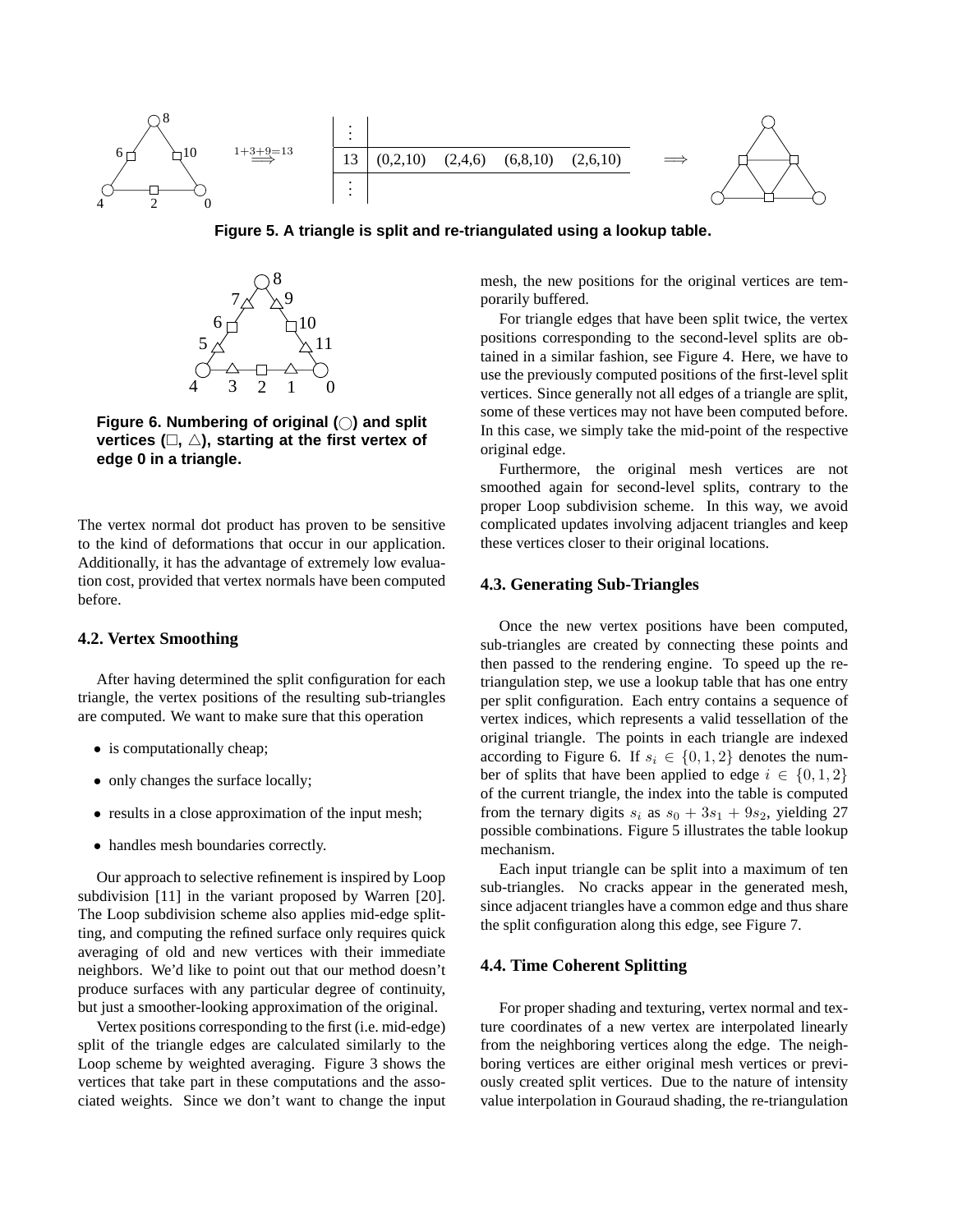

**Figure 7. Adjacent triangles are split consistently.**

pattern in the lookup table does not affect the rendered output. For flat shading, however, triangle normals have to be computed for the generated sub-triangles. If the triangulation is chosen only on the basis of the triangle's current split configuration, shading artifacts may appear: a split that is introduced from one frame to the next may lead to a completely different triangulation, causing abrupt changes in the surface normals of the sub-triangles. This can be alleviated by taking the history of refinements on a triangle into account. If an edge is split further than in the previous frame, a re-triangulation is generated that is equivalent to refining that previous triangulation pattern.

Though we can't avoid maintaining some sort of history, we still don't have to store split triangles between frames: it is feasible to enumerate all *sequences* of splits that can be applied to a triangle, from the zero-length sequence containing no splits at all to the sequences of length six containing two splits on each edge in every possible order. We can construct a table of 271 entries, where each line corresponds to one of these sequences. Each table entry is automatically constructed by an algorithm that splits and subdivides a triangle following the corresponding sequence.

In this way, if the history of applied splits is stored along with the mesh, one can generate time-coherent retriangulations. However, splits can only be taken back in reverse order, otherwise artifacts may again appear. Additional overhead is induced by the more complicated maintainance of data structures and the bigger lookup table (deteriorated data locality). In practice we usually avoid the overhead of time coherent splitting, since flat shading is rarely used in our applications.

# **5. Results**

The current implementation of our refinement scheme delivers good results in our facial animation environment. Figure 9 shows a detail of the deformed mouth region during animation. The rendered mesh is significantly smoothed in interior and boundary regions, reducing shading artifacts and improving the silhouette of the opened mouth.

In our experiments, there was no noticeable difference in frame rate when running with or without dynamic refine-



**Figure 8. Thin triangles that are generated during adaptive refinement are aligned to the direction of minimum curvature.**

ment. This was to be expected in the simulation context, where the computational load is mainly caused by the evaluation of the physics model and not by the rendering stage.

We found that the explicit implementation of one to two refinement levels paid off, because there is no overhead for recursion and maintaining dynamic data structures. This will of course only hold under the assumption of a sufficiently tessellated undeformed mesh. Though the method could be extended to more than two splits per edge, our experiments have shown that this level of refinement is sufficient for the moderate deformations our initial model experiences.

When looking at the refined triangle meshes as shown in Figure 9, one clearly notices many long and thin triangles. Usually, this is an indication of a badly generated triangle mesh. Here, however, the thin triangles are exactly what we want. Figure 8 shows that the automatically generated subtriangles are aligned to the direction of minimum curvature, thus mimicking the alignment of folds on real skin.

# **6. Future Work**

We would like to extend our method in several ways. Visual quality can be further improved by refining the mesh along silhouette edges. To achieve this, appropriate splitting criteria have to be developed. Also, it would be interesting to investigate the effects of other smoothing schemes, since we currently don't interpolate, but only approximate the input surface. If the input geometry has been produced from a finer mesh, one could do even better than smoothing: detail information can be stored locally and used to place generated split vertices on the surface, as has been exercised in multi-resolution editing.

Finally, the rendering performance can be improved by generating re-triangulations that can be encoded as triangle strips and / or triangle fans.

#### **References**

[1] S. Campagna, L. Kobbelt, and H.-P. Seidel. Directed Edges — a Scalable Representation for Triangle Meshes. *Journal*